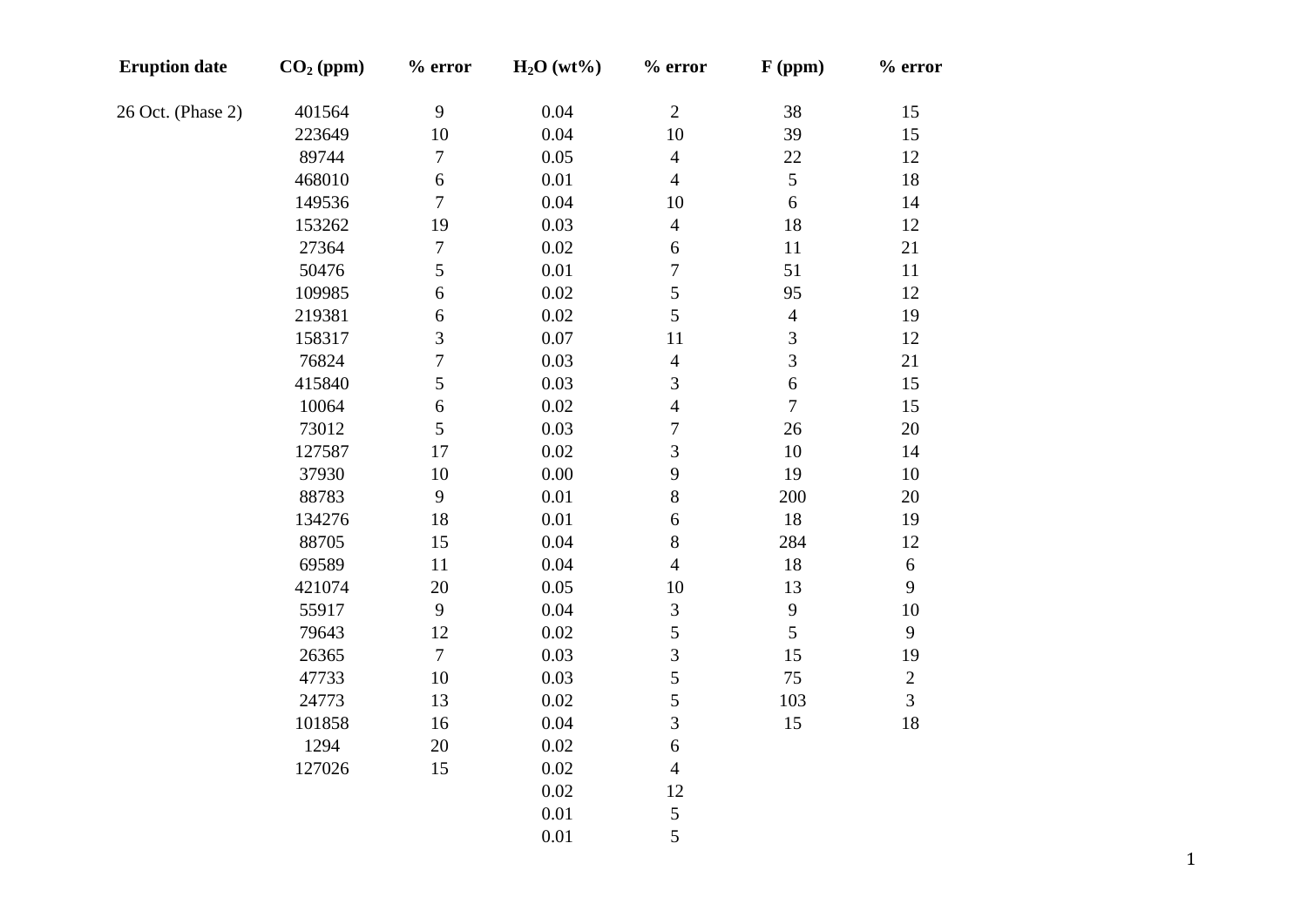|                  |        | $0.01\,$     | $\, 8$   |                         |                |                          |           |
|------------------|--------|--------------|----------|-------------------------|----------------|--------------------------|-----------|
|                  |        |              | $0.01\,$ | $\mathbf{9}$            |                |                          |           |
|                  |        |              | 0.05     | $\overline{4}$          |                |                          |           |
|                  |        |              | $0.00\,$ | $\sqrt{5}$              |                |                          |           |
|                  |        |              | $0.02\,$ | 9                       |                |                          |           |
|                  | 135319 |              | 0.03     |                         | 40             |                          | Average   |
|                  | 128778 |              | $0.02\,$ |                         | 64             |                          | $1\sigma$ |
| 5 Nov. (Phase 3) | 59678  | 11           | 0.01     | $\mathfrak{Z}$          | 854            | 7                        |           |
|                  | 46114  | $10\,$       | 0.02     | 5                       | 747            | 5                        |           |
|                  | 5936   | $\mathbf{9}$ | $0.01\,$ | $\overline{9}$          | 589            | $\mathbf{9}$             |           |
|                  | 1347   | $\,8\,$      | 0.05     | $\overline{4}$          | 255            | 12                       |           |
|                  | 21251  | $\sqrt{6}$   | $0.01\,$ | $\boldsymbol{7}$        | 65             | $\,8\,$                  |           |
|                  | 1637   | $20\,$       | $0.02\,$ | 5                       | 533            | $\sqrt{6}$               |           |
|                  | 17380  | $17\,$       | $0.01\,$ | 6                       | 522            | $\mathbf{9}$             |           |
|                  | 29164  | 14           | $0.04\,$ | $\boldsymbol{6}$        | 157            | $\tau$                   |           |
|                  | 18701  | $\,8\,$      | 0.03     | 11                      | 781            | $\overline{\mathcal{A}}$ |           |
|                  | 4915   | 18           | $0.00\,$ | $\overline{4}$          | 107            | 3                        |           |
|                  | 483    | 16           | $0.01\,$ | 5                       | 9              | $8\,$                    |           |
|                  | 16265  | $\sqrt{6}$   | 0.01     | $\boldsymbol{7}$        | $15\,$         | $10\,$                   |           |
|                  | 4124   | 13           | $0.01\,$ | $\,8$                   | $\mathfrak{Z}$ | 16                       |           |
|                  | 30611  | $17\,$       | $0.00\,$ | 3                       | 88             | $\mathbf{1}$             |           |
|                  | 31130  | 12           | $0.02\,$ | $\overline{4}$          | 422            | $\sqrt{6}$               |           |
|                  | 11440  | $11\,$       | 0.03     | 12                      | 406            | 5                        |           |
|                  | 3880   | $\,8\,$      | 0.02     | $\overline{c}$          | 749            | $\overline{c}$           |           |
|                  |        |              | 0.03     | $\overline{3}$          | 849            | 3                        |           |
|                  |        |              | $0.01\,$ | $\overline{4}$          | 385            | $\sqrt{2}$               |           |
|                  |        |              | $0.04\,$ | 6                       | 927            | $\overline{7}$           |           |
|                  |        |              | $0.02\,$ | 11                      | 116            | 20                       |           |
|                  |        |              | $0.01\,$ | $\overline{4}$          | $42\,$         | $\overline{4}$           |           |
|                  |        |              | $0.02\,$ | 3                       | 33             | 5                        |           |
|                  |        |              | $0.01\,$ | $\boldsymbol{6}$        | 122            | $\sqrt{6}$               |           |
|                  |        |              | $0.02\,$ | $\mathfrak{Z}$          | 831            | $\overline{c}$           |           |
|                  |        |              | 0.02     | $\overline{\mathbf{3}}$ | 779            | $\overline{2}$           |           |